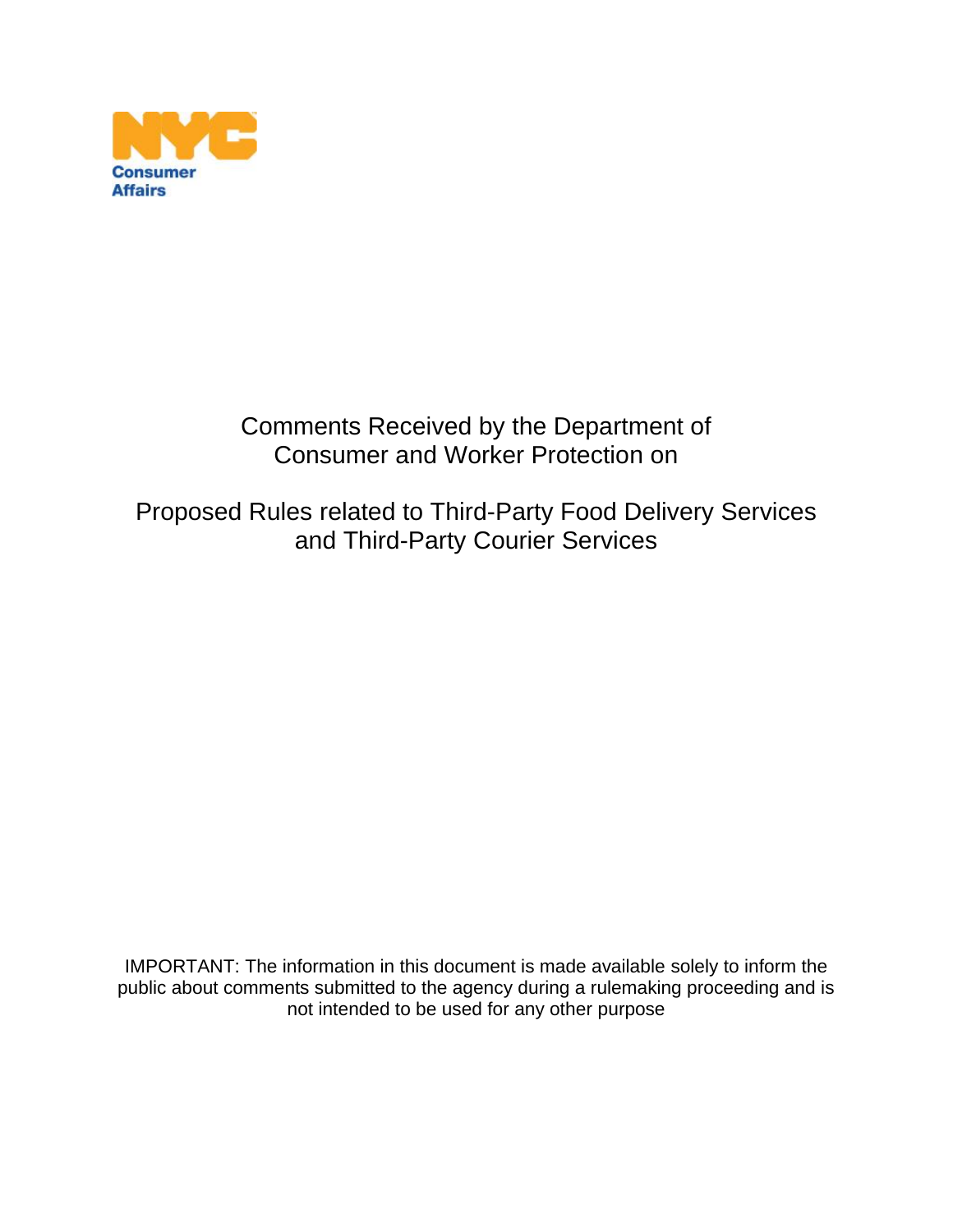

December 22, 2021

Department of Consumer and Worker Protection City of New York 42 Broadway New York, NY 10004

#### **RE: Comments on Proposed Rules Governing Third-Party Food Delivery Services**

Dear Commissioner Hatch:

On behalf of DoorDash, I am writing to provide comments on the proposed rules issued by the NYC Department of Consumer and Worker Protection ("the Department" or "DCWP") to implement Local Laws 100, 110, and 115 of 2021.

DoorDash is a technology company whose mission is to grow and empower local economies, including in New York City. We do that by partnering with thousands of local restaurants throughout New York City for online ordering, takeout, delivery, and marketing services. We also empower New Yorkers from all walks of life to earn money when, where, and how they choose by delivering meals and other essentials to their communities.

We appreciate the Department's attention to these important issues and are thankful for this opportunity to provide feedback on the proposed rules in order to ensure that any final regulations are clear with respect to the obligations of third-party food delivery services, and that such rules do not create any unintended barriers to implementation. Please find our comments below.

#### **Final Section 2-461(b) should limit the type of documents or information that the Department will request as part of the license application process to those documents and information that bear a clear nexus to the information required in the licensure forms**.

Concern: The proposed rule provides that an application for a third-party food delivery service license must include the basic license application, a third-party food delivery service license application supplement, and "any other documents and information requested by the Department." We believe "any other documents and information" is overbroad, unpredictable, and risks being significantly timely and burdensome.

Recommendation: We propose that any document and information requests by the Department as part of the license application process be limited to documents and information that bear a clear nexus to that information which is directly requested in the basic business application or third-party food delivery service license application supplement. This would ensure that all document and information requests directly relate to a third-party food delivery service's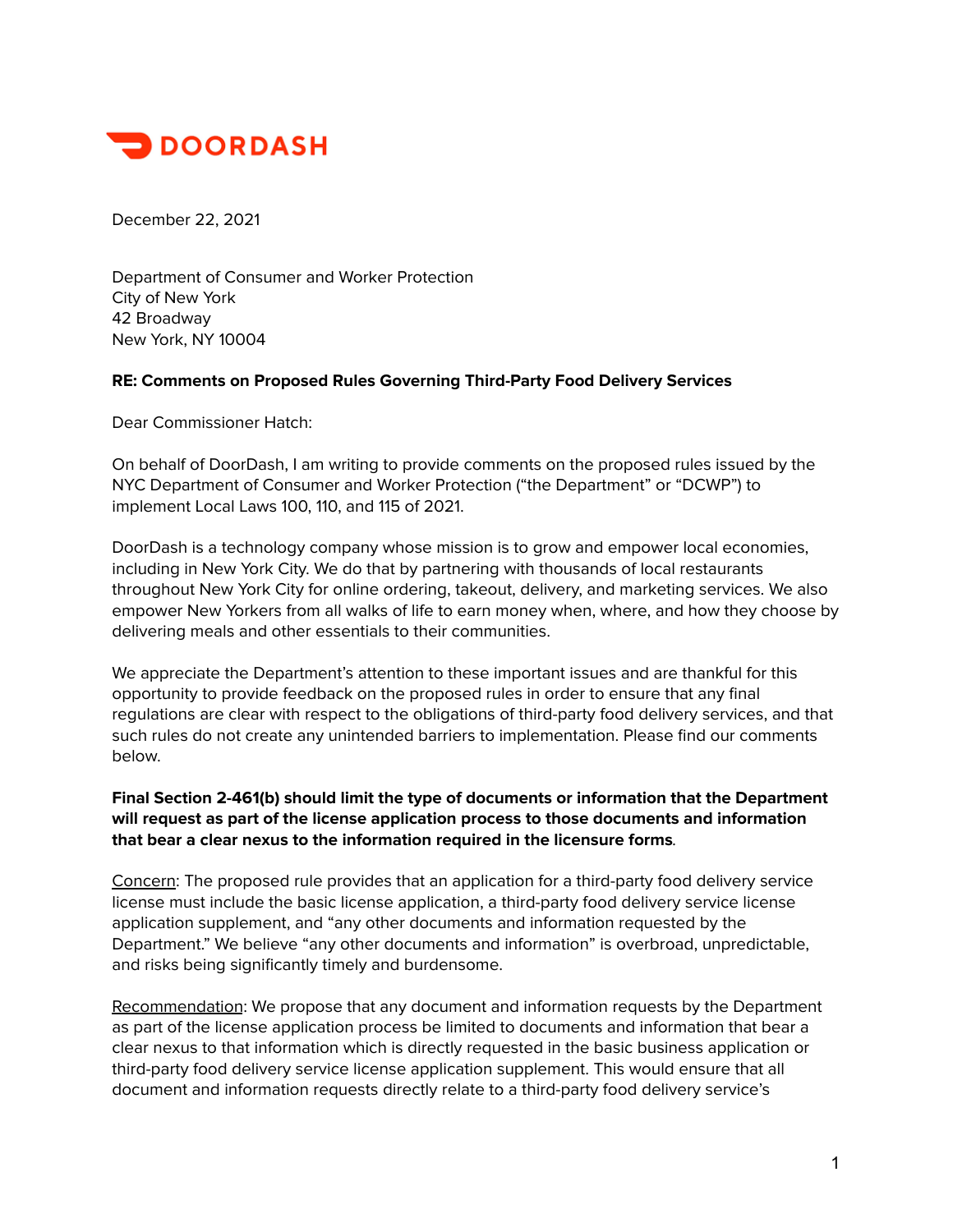compliance with the statutory and/or regulatory obligations of obtaining and maintaining a license. Alternatively, the final rule could clarify what specific documents and information may be requested as part of the license application process to provide third-party food delivery services with transparency regarding the supplemental information that will be expected.

### **Final Section 2-461(c) should allow a single license to cover multiple trade names of a third-party food delivery service.**

Concern: The proposed rule would require an applicant to submit a separate license application for each trade name it will use to conduct the business. There is no apparent benefit to requiring separate licenses for each trade name under which the third-party food delivery service is operating. Requiring wholly separate licensing applications would merely result in the production of duplicative information and documents from third-party food delivery services and cause unnecessary burdens for both the third-party food delivery service and the Department. For example, DoorDash also owns and operates the food delivery service Caviar. Under the proposed rule, DoorDash would need to undergo a separate licensing process for Caviar even though Caviar is a wholly-owned subsidiary of DoorDash with the same ownership structure. Therefore, much of the information DoorDash submits for both licenses will be identical.

Recommendation: A single license application process could ensure that an applicant discloses each trade name it uses to conduct business and provide all necessary information that would otherwise be provided in two or more separate license applications.

#### **The final rules should omit proposed Section 2-461(d).**

Concern: The proposed rule states that a third-party food delivery service must notify the Department in writing of any changes made to the website, mobile applications, and other systems contained in the licensee's application within 10 days of such changes. Third-party food delivery services make mundane, non-material changes to websites, applications, and other systems multiple times each day. For example, copy or formatting is frequently revised on websites and minor updates are continuously issued for mobile applications. Although these changes will not be relevant to any obligations under New York City law or be of interest to the DCWP, a requirement to notify the Department of each in writing will result in a significant administrative burden. This requirement will also be onerous on the Department, which will be frequently inundated with multiple pages of non-material changes to review from each licensee.

Recommendation: We recommend that DCWP remove this requirement from any final rule or, alternatively, revise the requirement to apply only where such changes directly relate to the compliance of any New York City statutory or regulatory obligations.

### **The required disclosure under proposed Section 2-465(b) should be revised in the final rule to clarify that data sharing is required by law and should not require that a customer visit a new webpage and complete a form in order to opt out of mandated data sharing.**

DoorDash has sued to enjoin enforcement of the City's data sharing law (Int. 2311) on the grounds that it is unlawful in its entirety, and the City has stipulated not to enforce the law against DoorDash while that litigation is pending. But to the extent the law ever goes into effect, and without prejudice to its arguments in the pending suit, we propose the following changes: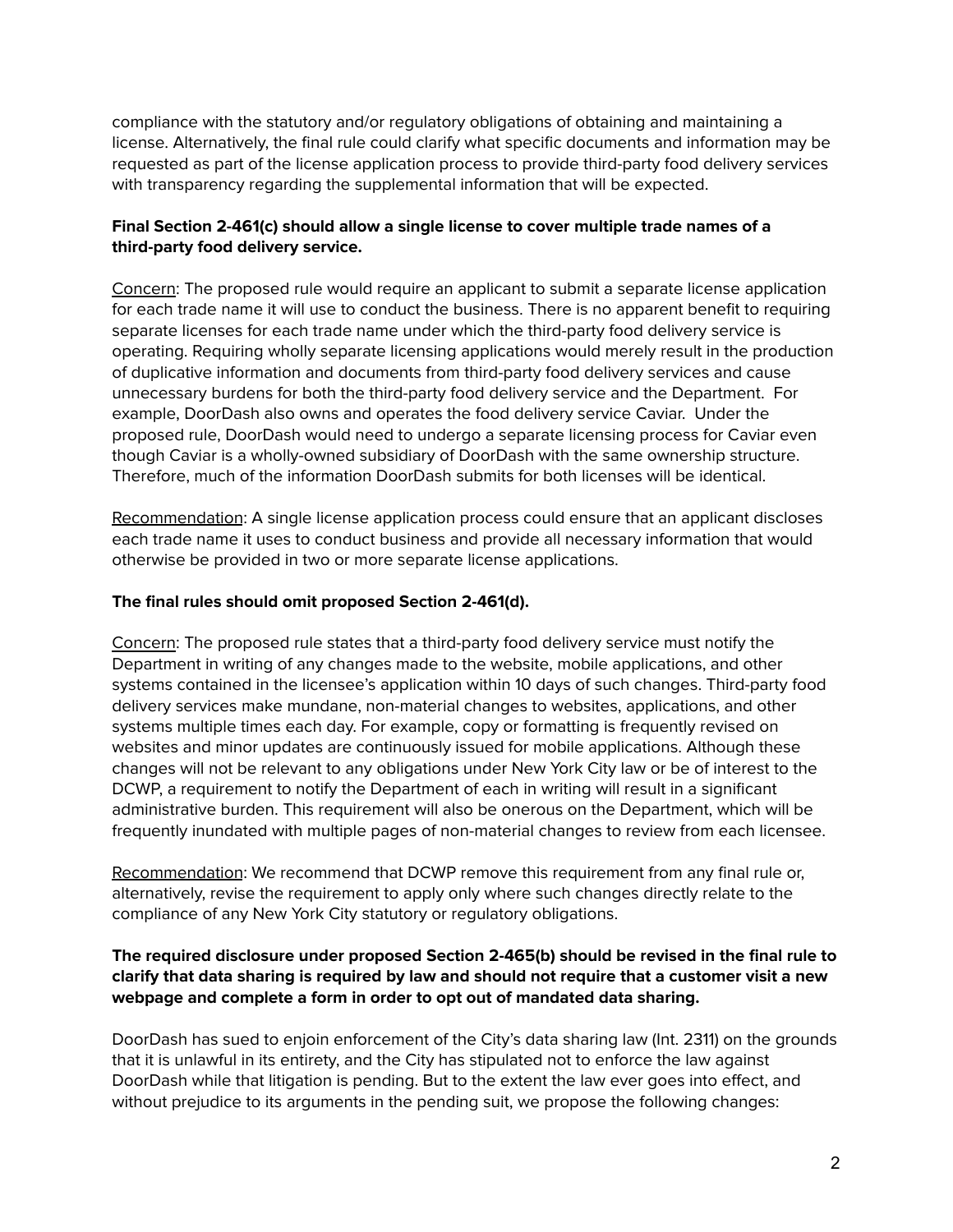Concern: The proposed rule requires that third-party food delivery services provide customers with a specific disclosure regarding potential data sharing with restaurants if a customer does not opt out of such data sharing. As provided in the proposed rule, the disclosure does not make clear that sharing the customer's data is required under New York City law and, instead, could be wrongly interpreted by consumers as a unilateral policy or practice of the third-party food delivery service.

The proposed language also provides that the data sharing disclosure must be accompanied by "a hyperlink to an electronic form allowing customers to opt-out." The contemplated opt-out process of taking customers to a new page where they complete a form is unnecessarily burdensome on customers who prefer that their data not be shared and risks rendering the opt-out moot by creating significant friction that discourages customers from doing so.

Recommendation: We recommend the required disclosure in the final rule be revised to the following or similar:

"As required under New York City law, if the restaurant requests it, (name of third-party food delivery service) must share your personal data, which includes your name, telephone number, email address, and delivery address, with the restaurant unless you opt out of sharing your data."

We believe this revision still accomplishes the policy goals of the disclosure while providing transparency to consumers that sharing their data with restaurants is an obligation under City law, not a policy of the third-party food delivery service. We also believe the disclosure as a whole should be shorter given the limited space generally available on a mobile app page.

Our proposed language is also silent as to the precise way customers are able to opt-out of sharing their data, thereby providing third-party food delivery services with flexibility to determine the most efficient way to do so.

\* \* \*

Thank you again for this opportunity to provide comments on the proposed rules governing third-party food delivery services. We look forward to working with the Department to implement these rules in a way that supports the Dashers, merchants, and customers who rely on our platform.

Sincerely. Toney Anaya 2

Global Head of Government Relations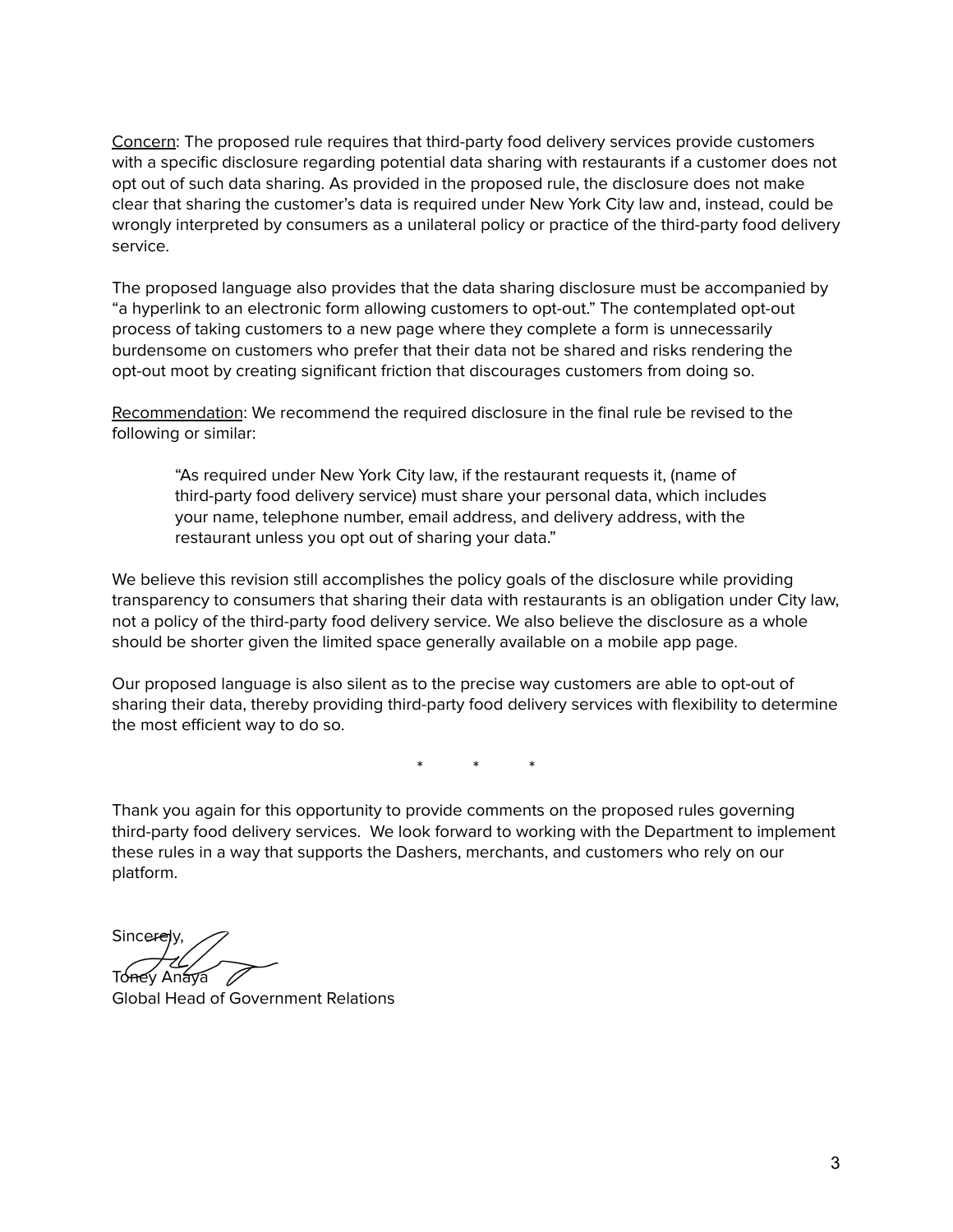### **Notice of Public Hearing and Opportunity to Comment on Proposed Rules**

**What are we proposing?** The Department of Consumer and Worker Protection ("DCWP" or "Department") is proposing to add rules to implement new legislation regarding third-party food delivery services and third-party courier services.

**When and where is the hearing?** DCWP will hold a public hearing on the proposed rule. The public hearing will take place at 11:00am on Thursday, December 23. The public hearing will be accessible by phone and videoconference.

- To participate in the public hearing via phone, please dial (646) 558-8656
	- o Meeting ID: 865 6056 6556
	- o Passcode: 769207
- To participate in the public hearing via videoconference, please follow the online link: https://us02web.zoom.us/j/86560566556?pwd=M0dXeHVpNkxaNi83akN4a1pSdXl2QT0
	- 9 o Meeting ID: 865 6056 6556
		- o Passcode: 769207

**How do I comment on the proposed rules?** Anyone can comment on the proposed rules by:

- **Website.** You can submit comments to DCWP through the NYC rules website at http://rules.cityofnewyork.us.
- **Email.** You can email comments to Rulecomments@dca.nyc.gov.
- **By speaking at the hearing.** Anyone who wants to comment on the proposed rule at the public hearing must sign up to speak. You can sign up before the hearing by calling (212) 436-0345. You can also sign up on the phone or videoconference before the hearing begins at 11:00am on Thursday, December 23. You can speak for up to three minutes.

**Is there a deadline to submit comments?** Yes. You must submit any comments to the proposed rule on or before 11:59pm on Thursday, December 23.

**What if I need assistance to participate in the hearing?** You must tell DCWP's External Affairs division if you need a reasonable accommodation of a disability at the hearing. You must tell us if you need a sign language interpreter. You may tell us by telephone at (212) 436-0345 or by email at Rulecomments@dca.nyc.gov. Advance notice is requested to allow sufficient time to arrange the accommodation. Please tell us by December 21, 2021.

**Can I review the comments made on the proposed rules?** You can review the comments made online on the proposed rules by going to the website at http://rules.cityofnewyork.us/. A few days after the hearing, all comments received by DCWP on the proposed rule will be made available to the public online at http://www1.nyc.gov/site/dca/about/public-hearings-comments.page.

**What authorizes DCWP to make this rule?** Sections 1043 and 2203(f) of the New York City Charter and Section 20-104(b) of the New York City Administrative Code authorize the Department of Consumer and Worker Protection to make these proposed rules. This proposed rule was not included in DCWP's regulatory agenda for this fiscal year because it was not contemplated when the Department published the agenda.

**Where can I find DCWP's rules?** The Department's rules are in Title 6 of the Rules of the City of New York.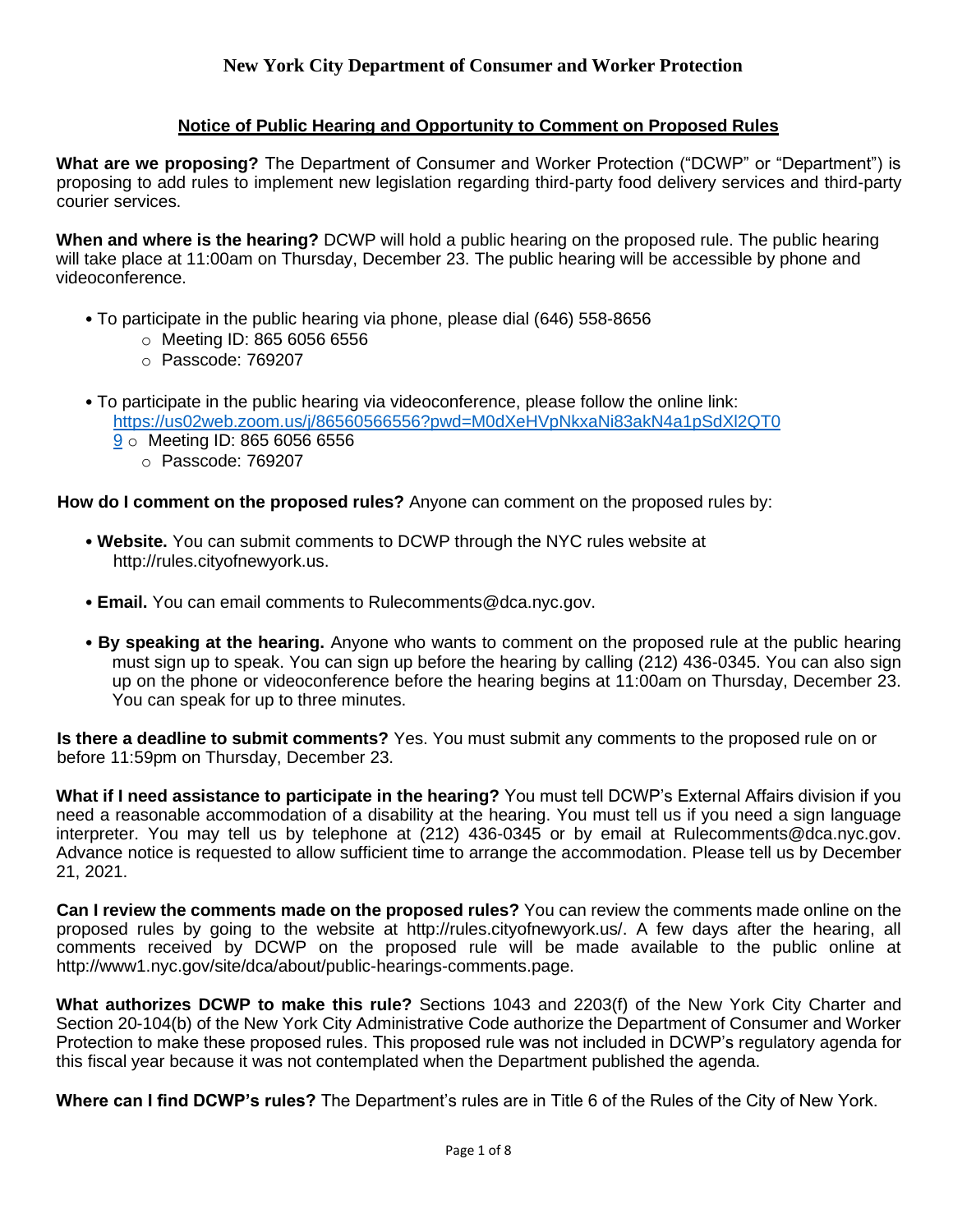**What laws govern the rulemaking process?** DCWP must meet the requirements of Section 1043 of the City Charter when creating or changing rules. This notice is made according to the requirements of Section 1043 of the City Charter.

## **Statement of Basis and Purpose of Proposed Rule**

The Department of Consumer and Worker Protection ("DCWP" or "Department") is proposing to add rules to implement Local Law 100 of 2021, Local Law 110 of 2021, and Local Law 115 of 2021, regarding third-party food delivery services and third-party courier services.

Specifically, these proposed new rules would:

- Set the expiration date for third-party food delivery service licenses;
- Require third-party food delivery services to maintain certain records;
- Establish procedures for complying with requests for records and information;

• Clarify the location of a required disclosure about gratuities for food delivery workers; • Clarify the location of a required disclosure about third-party telephone number listings; • Require third-party delivery services to provide a disclosure and the ability for customers to opt out of certain data sharing;

• Create a penalty schedule for violations related to third-party food delivery services; and •

Clarify requirements for responding to certain requests for data from the Department.

Sections 1043 and 2203(f) of the New York City Charter and Section 20-104(b) of the New York City Administrative Code authorize the Department of Consumer and Worker Protection to make these proposed rules.

New material is underlined. [Deleted material is in brackets.]

"Shall" and "must" denote mandatory requirements and may be used interchangeably in the rules of this department, unless otherwise specified or unless the context clearly indicates otherwise.

**Proposed Rule Amendments**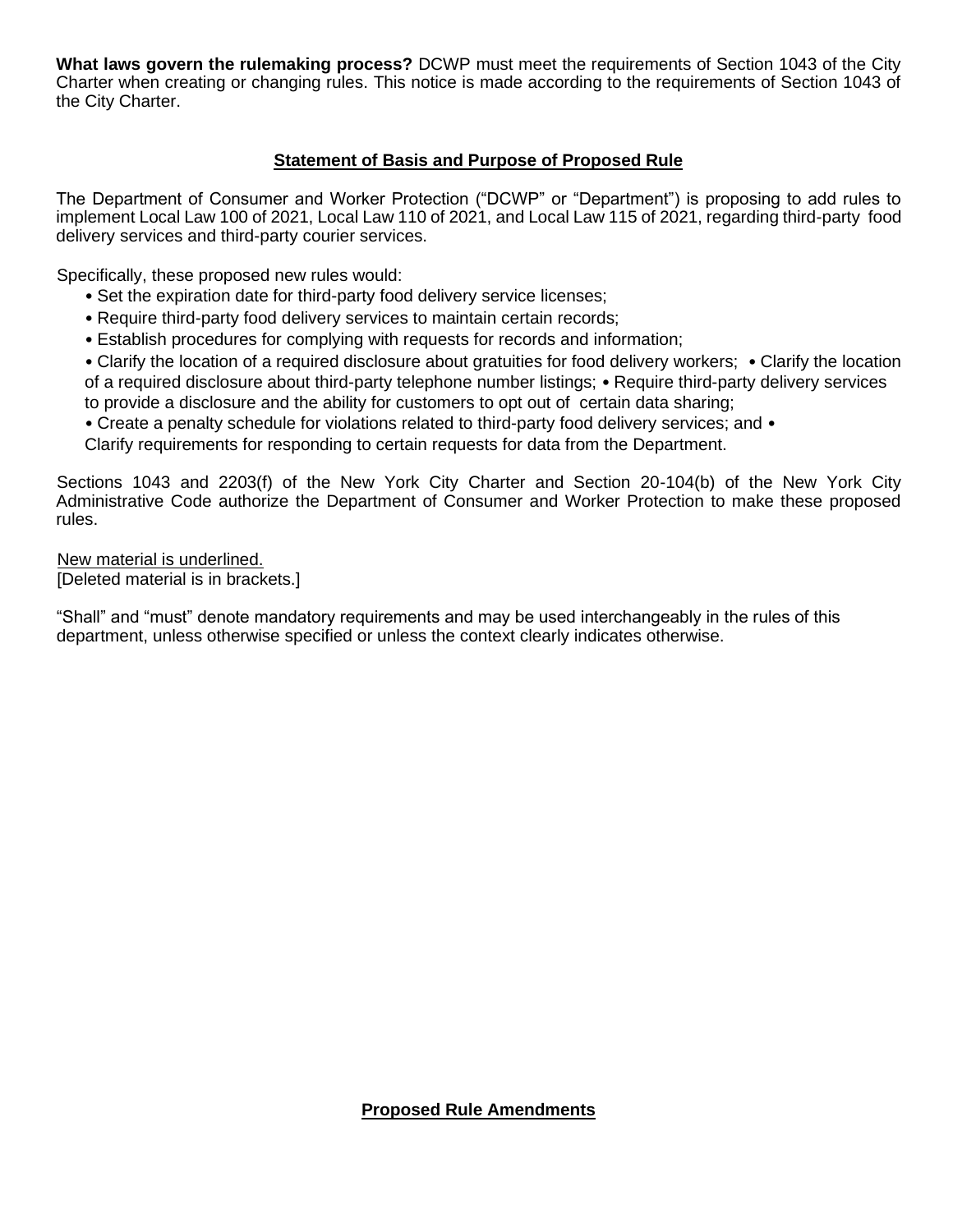Section 1. Chapter 2 of Title 6 of the Rules of the City of New York is amended by adding a new Subchapter KK to read as follows:

# **Subchapter KK: Third-Party Food Delivery Services**

# **§ 2-461 License Application Requirements.**

(a) Third-party food delivery service licenses expire on August 31st in odd numbered years.

(b) An application for a third-party food delivery service license must include the Department's basic license application, the third-party food delivery service license application supplement, and any other documents and information requested by the Department.

(c) Pursuant to section 20-113 of the Administrative Code, a separate third-party food delivery service license is required for each trade name that a person uses to conduct the business of a third-party food delivery service. A third-party food delivery service license applicant must submit a separate license application for each trade name it will use to conduct the business of a third-party food delivery service.

(d) A licensee or applicant must notify the Department in writing of any change to the websites, mobile applications, third-party food delivery platforms, uniform resource locators, or operating systems contained in the licensee's or applicant's basic license application or third-party food delivery service license application supplement within 10 days of the change.

Proposed edit: (d) A licensee or applicant must notify the Department in writing of any change that would materially alter the representations included in the licensee's or applicant's basic license application or third-party food delivery service license application supplement within 10 days of the change.

Page 3 of 8

### **§ 2-462 Records.**

(a) (1) Pursuant to subdivision (a)(4) of section 20-563.8 of the Administrative Code, every third-party food delivery service must maintain records sufficient to document the full ownership of such third-party food delivery service. Such records must be maintained in an electronic format for a period of at least 3 years.

(2) Every third-party food delivery service must maintain records sufficient to demonstrate compliance with the requirements set forth in subdivision (b) of section 20-563.2 of the Administrative Code. Such records must be maintained in an electronic format for a period of at least 3 years.

(3) Every third-party food delivery service must maintain records sufficient to document all customer requests not to share the customer's data with a food service establishment pursuant to subdivision (b) of section 20- 563.7 of the Administrative Code. Such records must be maintained in an electronic format for a period of at least 3 years.

(b) (1) A request or subpoena for information or records from the Department must be served on a third-party food delivery service in writing in person, via mail, or via email. A third-party delivery service must respond to a written request or subpoena for information or records from the Department by providing to the Department true, accurate, and contemporaneously made electronic records or information within 30 days of the date that the request is received and in the formats and layouts prescribed by the Department in such request or subpoena.

Proposed edit: (b) (1) A request or subpoena for information or records from the Department must be served on a third-party food delivery service in writing, in person, via mail, or via email. A third-party delivery service must respond to a written request or subpoena for information or records from the Department solely as it relates to the information or records required to be maintained pursuant to this subsection 2-462 by providing to the Department true, accurate, and contemporaneously made electronic records or information within 30 days of the date that the request is received and in the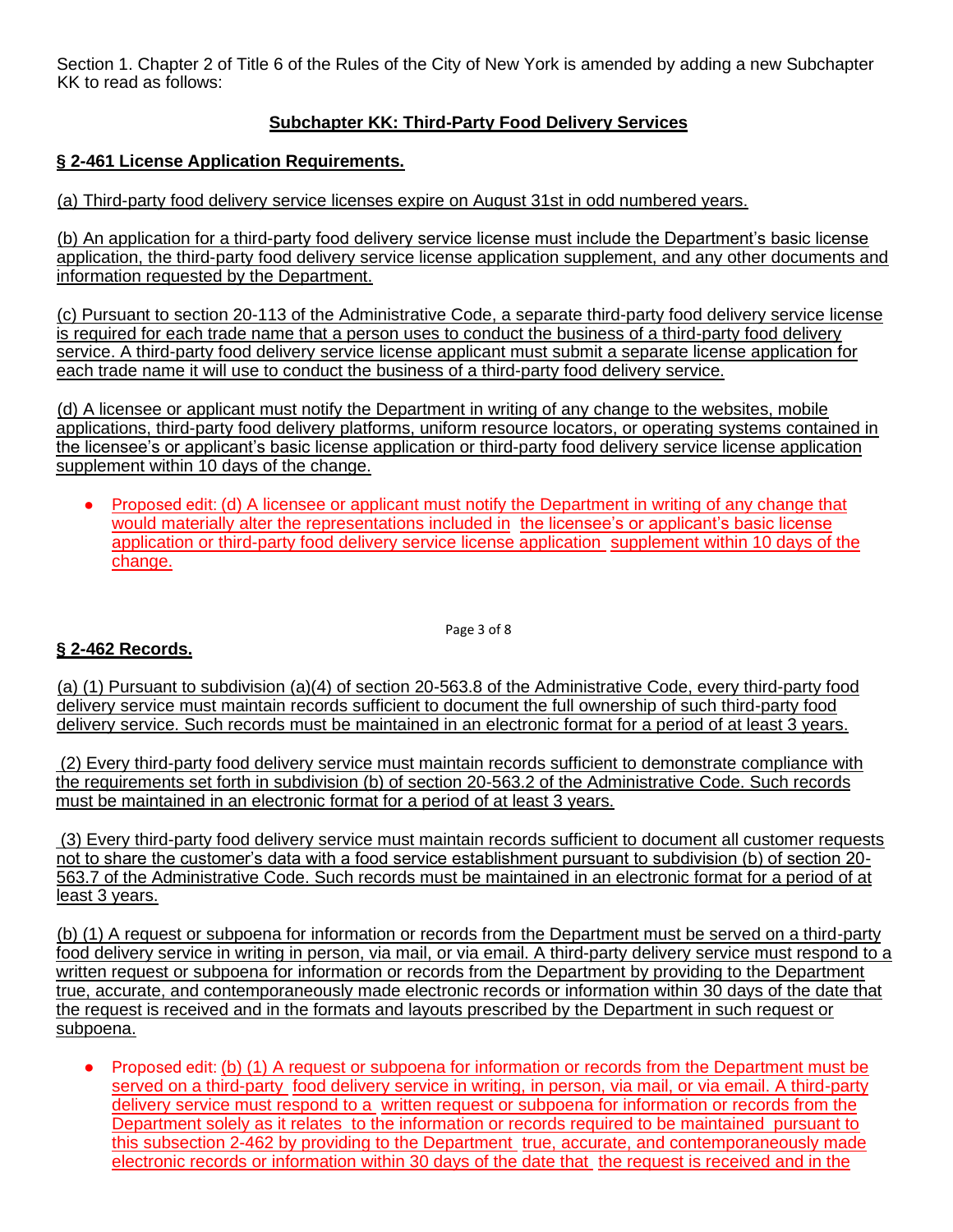### formats and layouts prescribed by the Department in such request or subpoena.

(2) Notwithstanding subdivision (b)(1) of this section, the Department can provide for a deadline of fewer than 30 days if agreed to by the parties or if the Department has reason to believe that the third-party food delivery service will: destroy or falsify records; or close, sell, or transfer its business, dispose of assets, or imminently declare for bankruptcy.

(3) A deadline of more than 30 days may be agreed to on consent by the Department and the third-party food delivery service.

● Should also add something like it shall be extended "for good cause.".

(4) The Department may issue a summons to a third-party food delivery service who fails to provide true and accurate electronic records or information by the deadline provided in the written request or subpoena or the deadline agreed to by the parties.

(c) A third-party delivery service's failure to maintain, retain, or produce a record that is required by law or rule to be maintained that is relevant to a material fact alleged by the Department in a summons, petition, or other notice of hearing creates a reasonable inference that such fact is true.

## **§ 2-463 Gratuities for Food Delivery Workers**

The disclosure required by subdivision (b) of section 20-563.2 of the Administrative Code must be

made: (a) directly adjacent to the gratuity solicitation; or

(b) accessible via a link placed directly adjacent to the gratuity solicitation if such link is labeled with plain language to describe its contents.

### **§ 2-464 Telephone Number Listings.**

A listing or link for a third-party telephone number permitted by subdivision (a) of section 20-563.5 of the Administrative Code and the disclosures required by such subdivision for a third-party telephone number must appear directly adjacent to the direct telephone number for the food service establishment.

# **§ 2-465 Sharing Customer Data.**

Page 4 of 8

(a) To comply with subdivision (b) of section 20-563.7 of the Administrative Code, every third-party food delivery service must, for every prospective order, provide the following disclosure in a clear and conspicuous manner: "To process orders, (name of third-party food delivery service) collects customer data, which includes your name, telephone number, email address, delivery address, and what you ordered from the restaurant. If the restaurant requests it, (name of third-party food delivery service) will share your customer data concerning this order with the restaurant unless you opt out of sharing your data. You can click here to opt out of sharing this data (hyperlink to an electronic form allowing customer to opt out)."

● Proposed edit: (a) To comply with subdivision (b) of section 20-563.7 of the Administrative Code, every third-party food delivery service must, for every prospective order, provide an opt out option in a clear and conspicuous manner. With the opt out option, third-party food delivery service must include the following information: (1) disclosure of what information is collected (e.g. your name, telephone number, email address, delivery address, and what you ordered from the restaurant), (2) the data sharing obligation with the restaurant, and (3) the option to opt out

(b) Every third-party food delivery service must provide for what is required by this section prior to the customer completing a prospective order and on the same page of its website, mobile application, or other platform where the customer is completing such prospective order.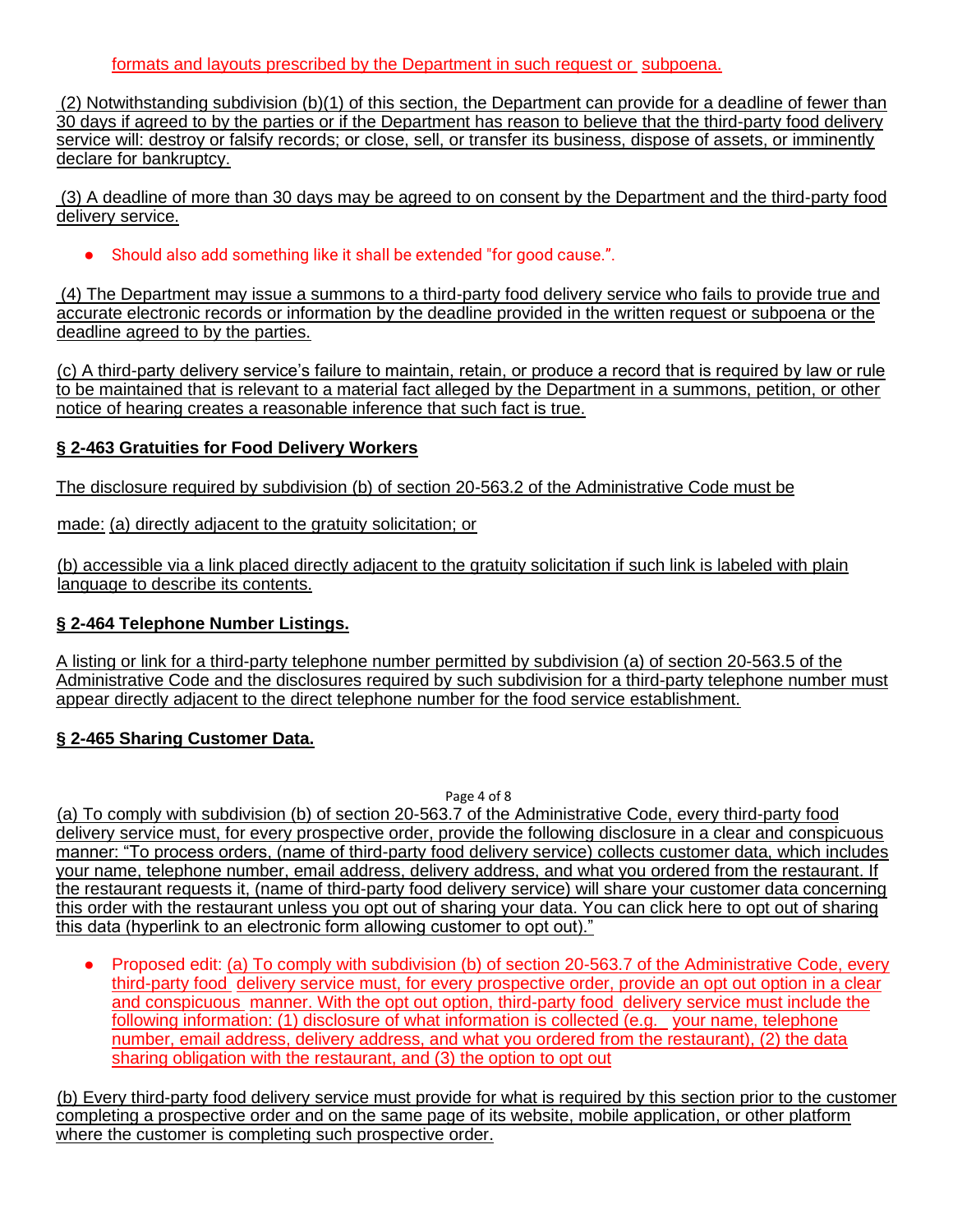• Proposed edit: (b) Every third-party food delivery service must provide for what is required by this section prior to the customer completing a prospective order.

§ 2. Subchapter B of Chapter 6 of Title 6 of the Rules of the City of New York is amended by adding a new Section 6-79 to read as follows:

# **§ 6-79 Third-Party Food Delivery Services Penalty Schedule.**

All citations are to Title 20 of the Administrative Code of the City of New York or Title 6 of the Rules of the City of New York.

Unless otherwise specified, the penalties set forth for each section of law or rule shall also apply to all subdivisions, paragraphs, subparagraphs, clauses, items, or any other provision contained therein. Each subdivision, paragraph, subparagraph, clause, item, or other provision charged in the Notice of Violation shall constitute a separate violation of the law or rule.

In certain cases, the Department may ask for license suspension or revocation, as permitted by statute. If a respondent is found in violation of multiple provisions that require a suspension period, the suspension periods shall run concurrently.

Unless otherwise specified by law, a second, or third and subsequent violation means a violation by the same respondent, whether by pleading guilty, being found guilty in a decision, or entering into a settlement agreement for violating the same provision of law or rule, within two years of the prior violation(s).

Violations by third-party food delivery services accrue on a daily basis for each day and for each food service establishment with respect to which a violation is committed.

● Two notices of violation and notice by certified mail to cure should be issued before a \$ penalty is issued.

| <b>Citation Violation Description First Violation First</b> |                                                                      |                |         | <b>Second Violation Second</b> |                | <b>Third and</b>                      | <b>Third and</b>                    |
|-------------------------------------------------------------|----------------------------------------------------------------------|----------------|---------|--------------------------------|----------------|---------------------------------------|-------------------------------------|
|                                                             |                                                                      | <b>Default</b> |         |                                | <b>Default</b> | <b>Subsequent</b><br><b>Violation</b> | <b>Subsequent</b><br><b>Default</b> |
| Admin<br>Code<br>$$20-$<br>$\frac{663.1}{563.1}$            | Operating without a third-party<br>food delivery service license     | \$500          | \$500   | \$500                          | \$500          | \$500                                 | \$500                               |
| Admin<br>Code<br>$$20-$<br>563.2                            | Failure to comply with requirements<br>for the issuance of a license | \$375          | \$500   | \$450                          | \$500          | \$500                                 | \$500                               |
| Admin<br>Code<br>$\sqrt{\frac{20}{}}$<br>563.3              | Failure to comply with the caps on fees                              | \$750          | \$1,000 | \$900                          | \$1,000        | \$1,000                               | \$1,000                             |
| Admin<br>Code<br>$$20-$<br>563.4                            | Failure to comply with requirements<br>for telephone orders          | \$375          | \$500   | \$450                          | \$500          | \$500                                 | \$500                               |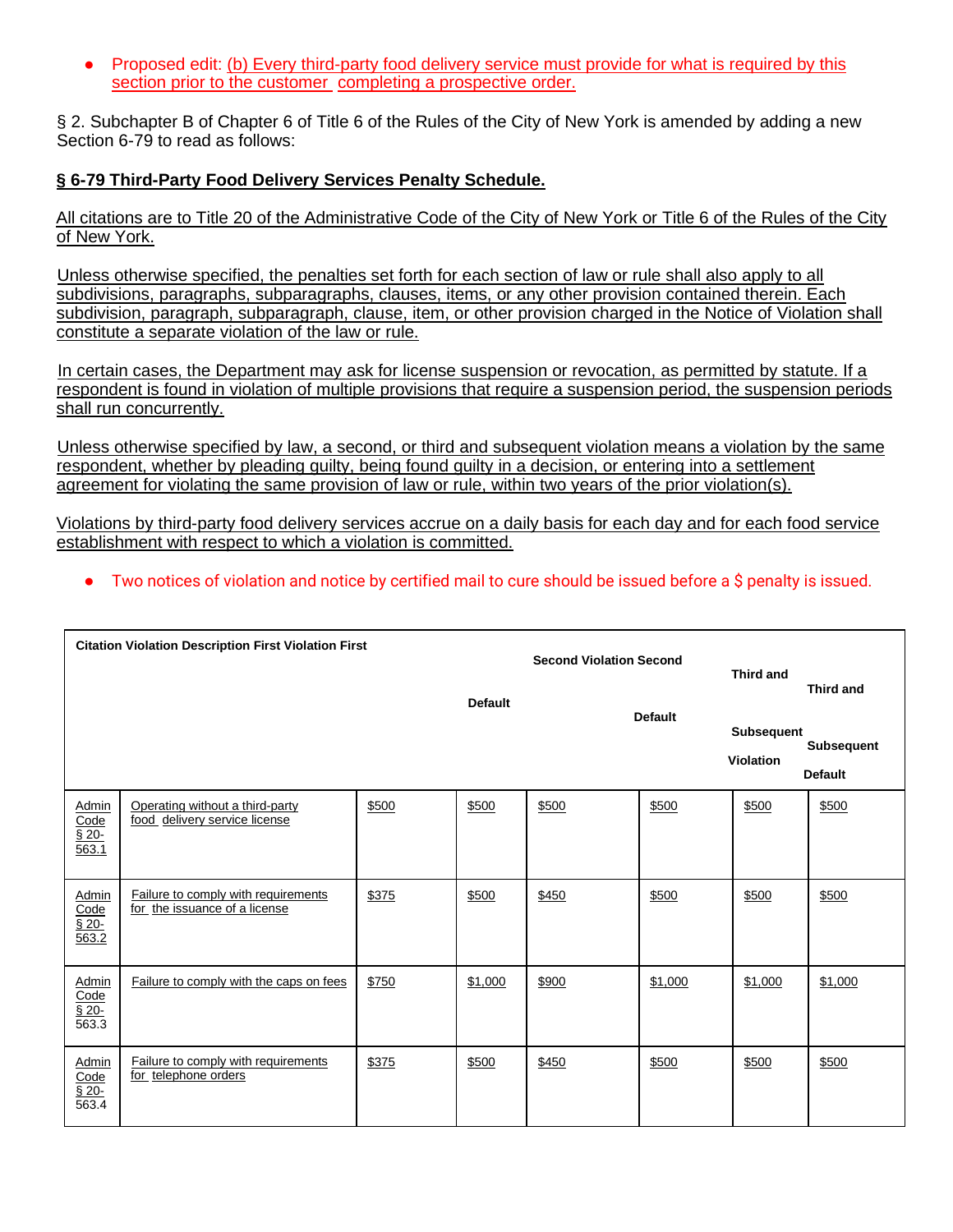|       | Admin Code § 20- |  |
|-------|------------------|--|
| 563.5 |                  |  |

Page 5 of 8 Failure to comply with requirements for listing \$375 \$500 \$450 \$500 \$500 \$500 telephone numbers

| Admin<br>Code<br>$\overline{\S 20}$<br>563.6                              | Failure to comply with requirements<br>on unauthorized listings or<br>requirements on the availability of<br>toilet facilities | \$375 | \$500 | \$450 | \$500 | \$500 | \$500 |
|---------------------------------------------------------------------------|--------------------------------------------------------------------------------------------------------------------------------|-------|-------|-------|-------|-------|-------|
| <b>Admin</b><br>Code<br>$§$ 20-<br>$\overline{563.7}$                     | Failure to comply with requirements<br>on customer data                                                                        | \$375 | \$500 | \$450 | \$500 | \$500 | \$500 |
| <b>Admin</b><br>Code<br>$$20-$<br>563.8                                   | Failure to comply with records<br>requirements                                                                                 | \$375 | \$500 | \$450 | \$500 | \$500 | \$500 |
| $\frac{\frac{6}{RCN}}{\frac{Y}{2}}$ $\frac{\frac{2}{461}}{\frac{461}{2}}$ | Failure to comply with license<br>application requirements                                                                     | \$375 | \$500 | \$450 | \$500 | \$500 | \$500 |
| $\frac{\frac{6}{RCN}}{\frac{Y}{2}}$ $\frac{\frac{2}{462}}{462}$           | Failure to comply with records<br>requirements                                                                                 | \$375 | \$500 | \$450 | \$500 | \$500 | \$500 |
| $\frac{\frac{6}{RCN}}{\frac{Y}{2}}$ $\frac{\frac{2}{463}}{463}$           | Failure to comply with requirements<br>for gratuities for food delivery<br>workers                                             | \$375 | \$500 | \$450 | \$500 | \$500 | \$500 |
| $\frac{\frac{6}{RCN}}{\frac{Y}{2}}$ $\frac{\frac{2}{464}}{464}$           | Failure to comply with requirements<br>for telephone number listings                                                           | \$375 | \$500 | \$450 | \$500 | \$500 | \$500 |
| $\frac{\frac{6}{RCN}}{\frac{Y}{2}}$ $\frac{\frac{2}{465}}{\frac{465}{2}}$ | Failure to comply with requirements<br>for sharing customer data                                                               | \$375 | \$500 | \$450 | \$500 | \$500 | \$500 |

Section 3. Chapter 7 of Title 6 of the Rules of the City of New York is amended by adding a new Subchapter H to read as follows:

### **Subchapter H: Third-Party Service Workers**

### **§§ 7-801 through 7-809**

[Reserved]

# **§ 7-810 Minimum Pay Study Recordkeeping and Data Requests.**

(a) When the department issues a written request or subpoena for data, information or documents under Section 20-1522(a)(2) of the administrative code, a third-party food delivery service or third-party courier service must provide all responsive data, information or documents to the department within 30 days of receiving such request or subpoena and, if so requested, in the comma-delimited formats and layouts prescribed by the department in such request or subpoena.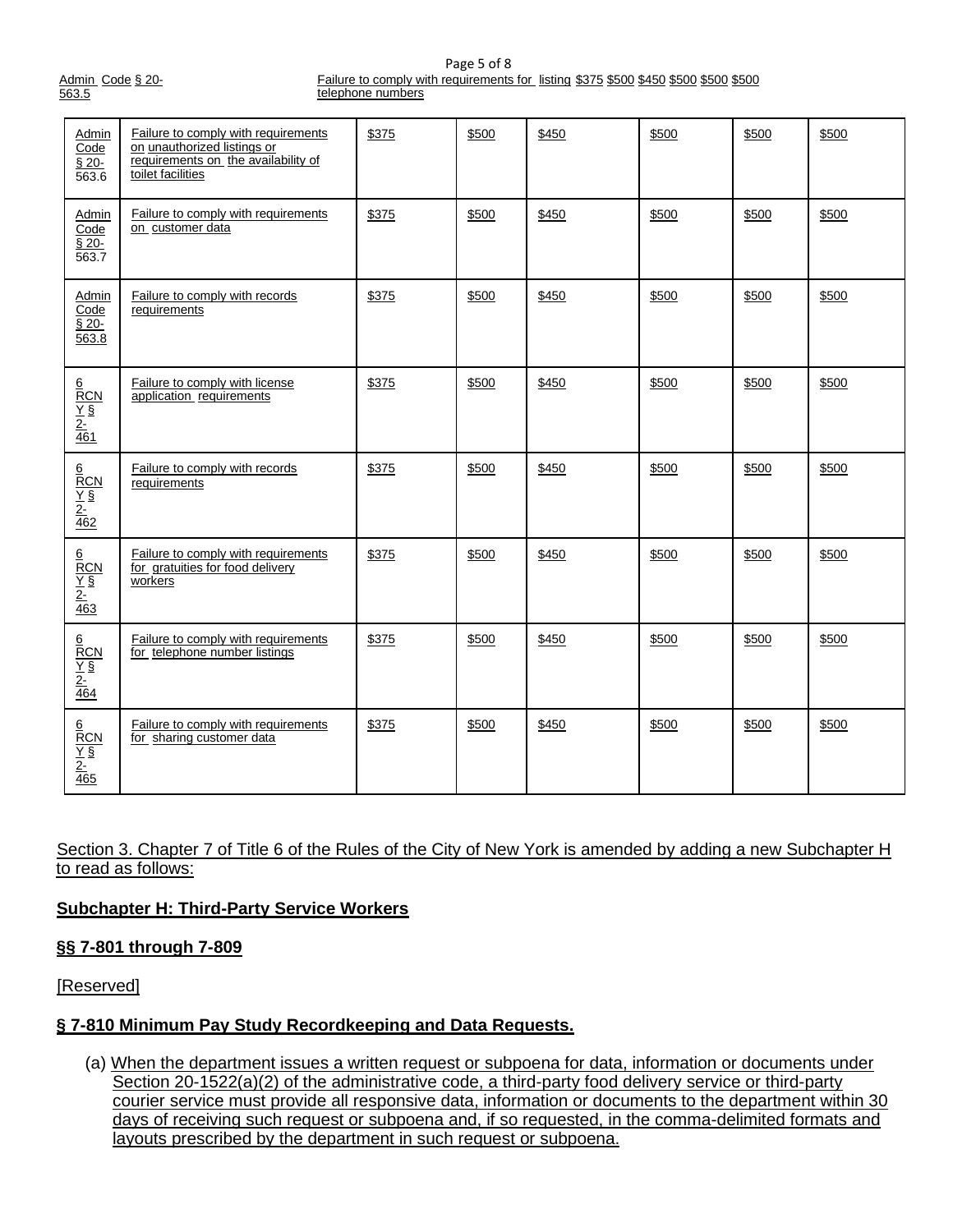#### Page 6 of 8 **NEW YORK CITY LAW DEPARTMENT DIVISION OF LEGAL COUNSEL 100 CHURCH STREET NEW YORK, NY 10007 212-356-4028**

#### **CERTIFICATION PURSUANT TO**

# **CHARTER §1043(d)**

**RULE TITLE:** Proposed Rules Governing Third Party Food Delivery Services

#### **REFERENCE NUMBER:** 2021 RG 083

**RULEMAKING AGENCY:** New York City Department of Consumer and Worker Protection

I certify that this office has reviewed the above-referenced proposed rule as required by section 1043(d) of the New York City Charter, and that the above-referenced proposed rule:

- (i) is drafted so as to accomplish the purpose of the authorizing provisions of law; (ii)
- is not in conflict with other applicable rules;
- (iii) to the extent practicable and appropriate, is narrowly drawn to achieve its stated purpose; and
	- (iv) to the extent practicable and appropriate, contains a statement of basis and purpose that provides a clear explanation of the rule and the requirements imposed by the rule.

/s/ STEVEN GOULDEN Date: November 17, 2021 Acting Corporation Counsel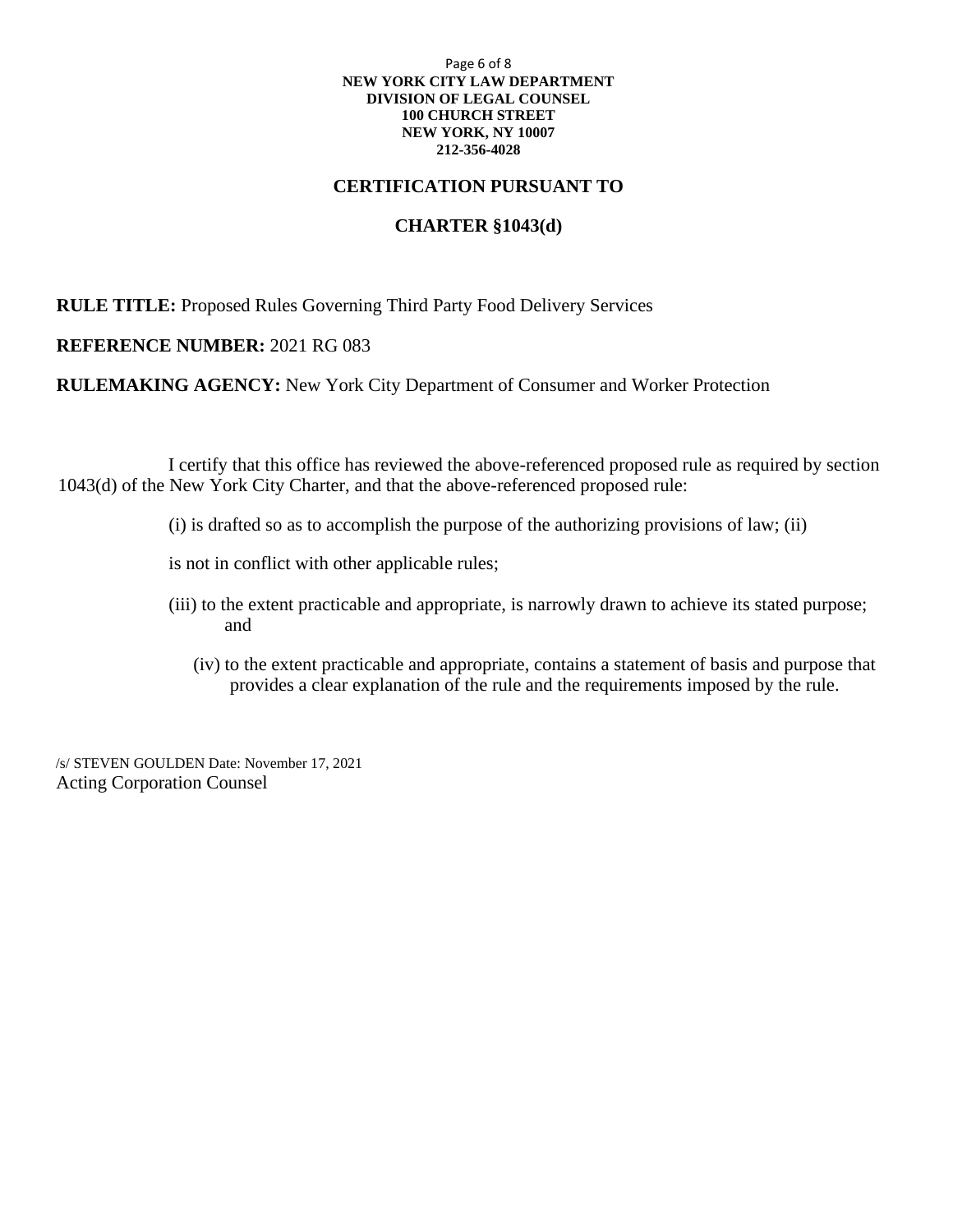#### Page 7 of 8 **NEW YORK CITY MAYOR'S OFFICE OF OPERATIONS 253 BROADWAY, 10th FLOOR NEW YORK, NY 10007 212-788-1400**

#### **CERTIFICATION / ANALYSIS PURSUANT TO CHARTER SECTION 1043(d)**

#### **RULE TITLE: Proposed Rules Governing Third Party Food Delivery**

#### **Services REFERENCE NUMBER: DCWP-10**

#### **RULEMAKING AGENCY: Department of Consumer and Worker Protection**

I certify that this office has analyzed the proposed rule referenced above as required by Section 1043(d) of the New York City Charter, and that the proposed rule referenced above:

- (i) Is understandable and written in plain language for the discrete regulated community or communities;
- (ii) Minimizes compliance costs for the discrete regulated community or communities consistent with achieving the stated purpose of the rule; and
- (iii) No cure period/mechanism is provided because the authorizing statute for the rule does not provide a cure period. However, respondents are afforded notice and an opportunity to be heard with respect to all notices of violation.

*/s/ Francisco X. Navarro November 17, 2021* Mayor's Office of Operations Date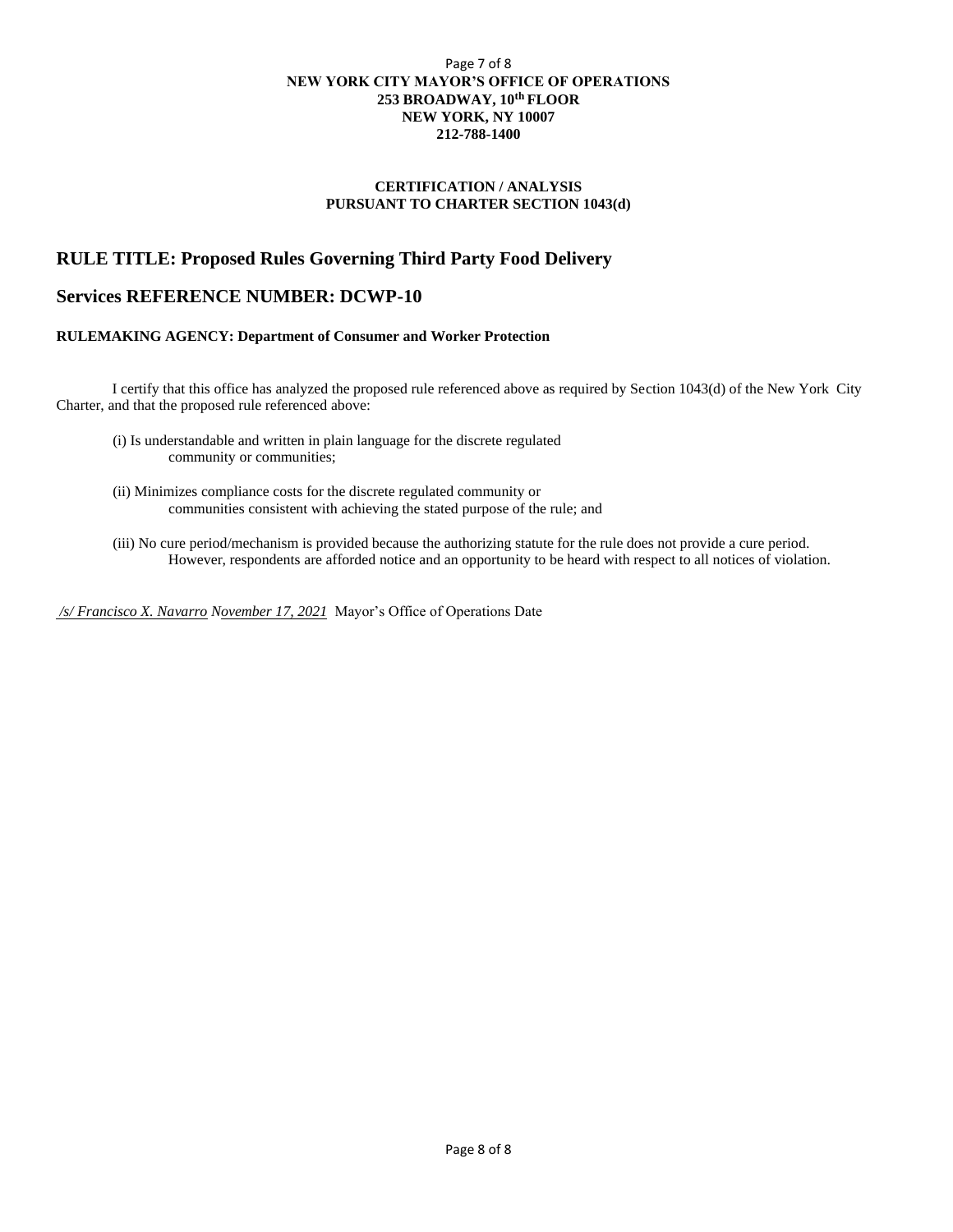#### **Richard Robbins Testimony to New York City Department of Consumer and Worker Protection Hearing on Third-Party Food Delivery Services December 23, 2021**

Good morning. When I signed up to speak, I had only gotten a notice that this hearing was about rules for third-party food delivery services. Only later did I search and find the specific rules being proposed, which were not easy to find.

I support the rules changes including data sharing with restaurants.

More work is needed to protect delivery cyclists and pedestrians – many elderly – who are terrified by delivery cyclists.

I did not start out as an advocate for delivery cyclists – I care about street safety.

This summer, I signed up to work for DoorDash to try to get the experience of being a delivery cyclist and worked two shifts. I followed every traffic law, stopping at every red light and riding the right way on one-way streets. The first time, I failed to get any business, as I was sitting at red lights as my "competition" was getting to restaurants more quickly and getting orders. The second time in 90 minutes, I got 3 orders and made exactly \$22.50 – the equivalent of minimum wage at a time when DoorDash had sent me an alert saying they were at their busiest.

A big challenge we have is that companies avoid the need to comply with existing laws or be held accountable because their workers are contractors and not employees.

DoorDash did not alert me to any laws, such as the requirement to have a unique ID. Rather, they had me sign a comprehensive release as an independent contractor.

We need for third party delivery services to be accountable. Otherwise, penalties are meaningless.

Thank you.

Richard Robbins 317 West 103rd Street New York, NY 10025 (646) 657-8802 [richardrobbins1@gmail.com](mailto:richardrobbins1@gmail.com)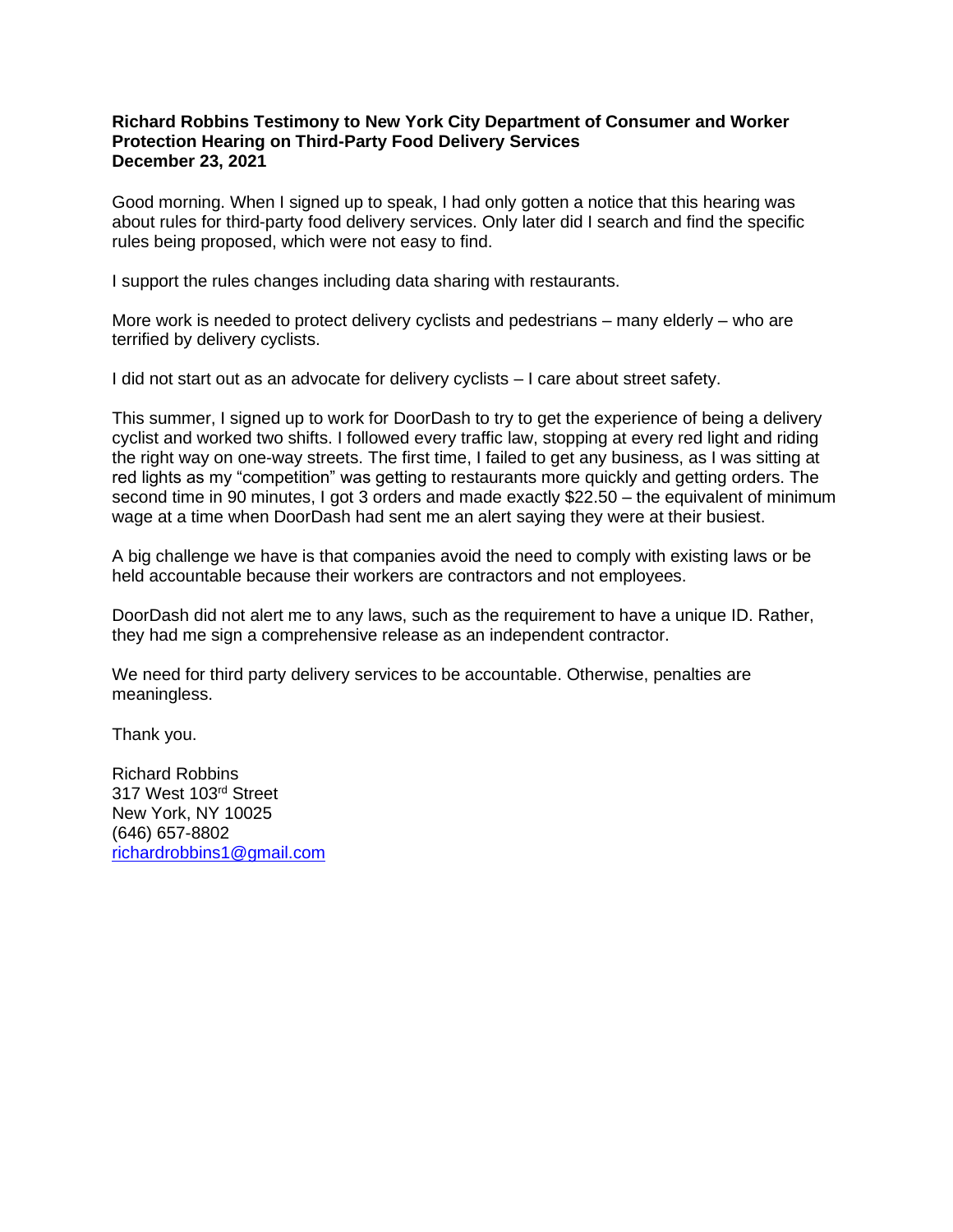| <b>Proposed Action:</b> | Amendments to Local Laws 100, 110, and 115 of 2021                           |
|-------------------------|------------------------------------------------------------------------------|
| <b>Regarding:</b>       | Third-Party Food Delivery Services and Third-Party Courier Services          |
| Agency:                 | New York City Department of Consumer and Worker Protection                   |
| <b>Hearing Date:</b>    | December 23, 2021                                                            |
| <b>Position:</b>        | Support in Part, Oppose in Part, and Offer Recommended Modifications in Part |
|                         |                                                                              |

#### **Introduction**

Uber Eats appreciates the City's interest in enacting a regime that addresses the needs of the city's various constituents while unlocking opportunities for merchants and couriers. In that respect, we view the City Council's various enactments as providing the key contours for the regulatory framework in this area.

Uber Eats shares the values, intentions, and motivations behind these proposed rule amendments. At the same time, we recommend certain modifications to these proposed amendments, to best advance the interests of the City and its residents and businesses, and maintain fidelity with the Council's enactments in this area.

#### **Who We Are**

Portier, LLC ("Uber Eats") is a Delaware company founded in 2014 and headquartered in San Francisco, California. Uber Eats is a wholly owned subsidiary of Uber Technologies, Inc. ("Uber"). Postmates, which was acquired by Uber Technologies, Inc., assigned its rights in merchant agreements to Uber Eats. Uber Eats' online marketplace platforms (operating under the Uber Eats and Postmates brands) connect restaurants and other merchants to consumers and a network of independent delivery people in their communities. Consumers can access the Uber Eats platforms via websites or mobile applications on a smartphone. Uber Eats provides various services to restaurant partners with which it enters contracts. The platforms offer consumers benefits, including but not limited to the ability to discover new restaurants, gain access to special offers and discounts, read reviews, and use of one app or website to order from numerous merchants, rather than having to fill out delivery and payment details anew for every order, let alone call on the phone, be placed on hold, and order without menu information. Uber Eats and Postmates fall within the definition of a "third-party food delivery service" under New York City Administrative Code §§20-845 and 20-563.

#### **What We Care About**

The COVID-19 pandemic and the resulting public health measures have severely impacted the restaurant industry. When dine-in operations were largely prohibited throughout 2020, many restaurants turned to take-out and delivery models to continue reaching customers, maintain revenue, and stay in business. In the spring and summer of 2020, Uber Eats launched many initiatives to support restaurants, including reducing consumer fees to drive demand, enacting 0% fees for pickup orders, launching efforts to support Black-owned restaurants, and introducing new safety features and policies to support restaurants and delivery people during COVID. We also announced \$20 million in funding for restaurant success in 2021, including \$4.5 in grants given to local restaurants.

#### **Feedback on Rules related to implementation of Local Laws 100, 110, and 115 of 2021**

Over the last twelve months, the City Council has enacted a series of ordinances that establish clear rules governing activities by Uber Eats, merchants, and couriers. Although we did not necessarily support each of these enactments, we appreciate that legislation, as a general matter, looks to strike the right balance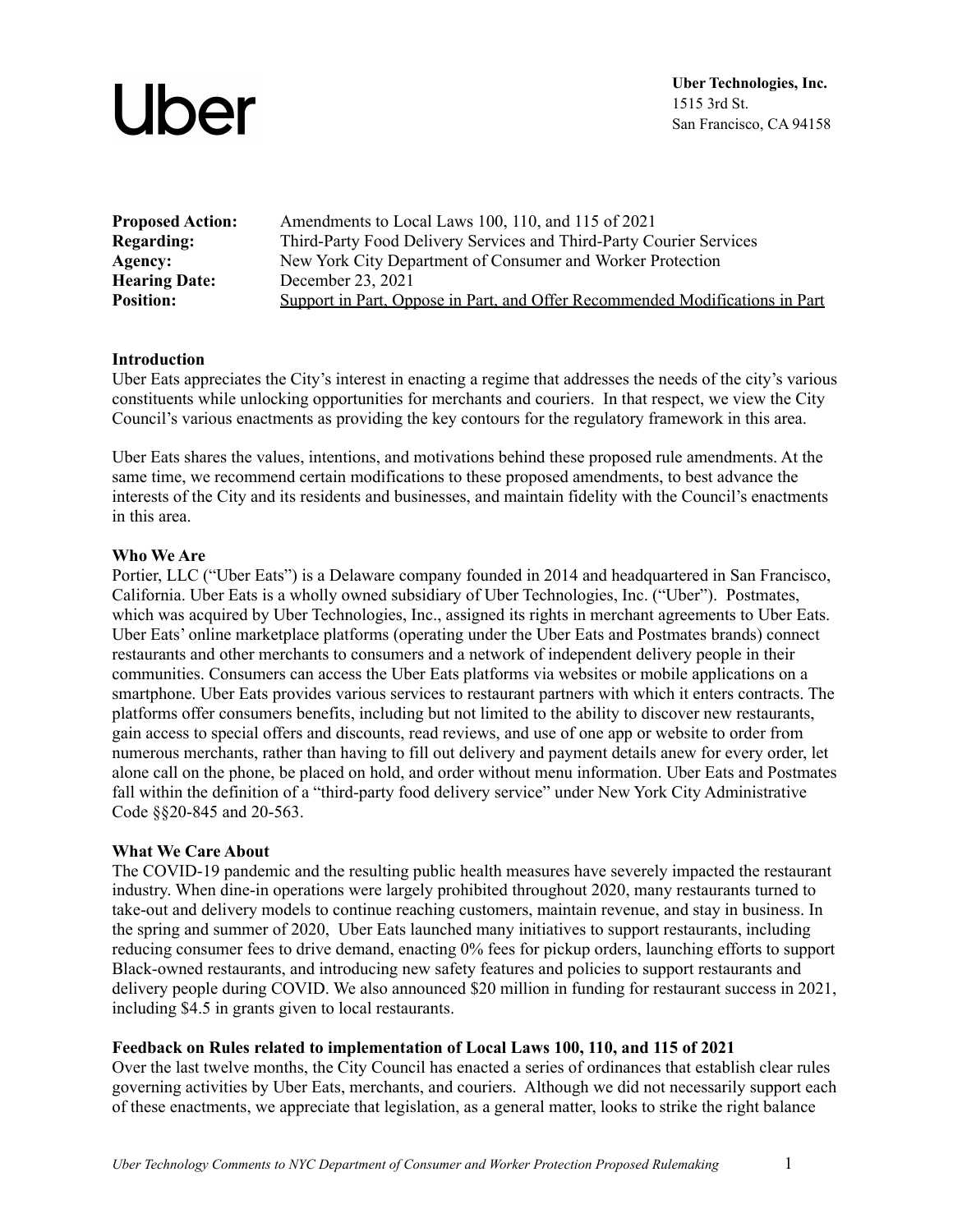**Uber Technologies, Inc.** 1515 3rd St. San Francisco, CA 94158

between potentially competing interests. In this case, we appreciate that the Council's enactments needed to balance efficacy, administrative efficiency, fairness, promoting innovation, and a number of other considerations.

We view the Council's enactments as providing the necessary backdrop for any further regulatory effort. And, to that end, recommend that these Amendments look to implement, rather than revisit, the fundamental balances that the Council has sought to advance.

So as to cleave closely to the Council's work in this area, and promote the interests of platforms, merchants, couriers, and customers, Uber Eats proposes the Department consider adopting the following recommended amendments:

#### **Recommended Amendments to the Proposed Licensing Scheme**

The draft amendments on licensing would benefit, in our view, from closer alignment to the Council's legislative efforts. The Council has considered and enacted a series of substantive provisions in this area. Although we recognize the importance of new administrative procedural mechanisms to implement some of these rules, we do recommend that this process not look to craft all new substantive standards in connection with the licensing process. In particular, we offer the following recommendations as to the licensing proposals:

- §2-461(b) Information Reviews: This provision proposes to grant the Department unlimited and unfettered access to all business documents, data, and records as part of the licensing process.
	- Suggested Approach: Because we maintain the Department's review should focus on those substantive factors established by Council, we recommend the information request process be similarly calibrated to focus only on the set of information that is needed to substantiate that an applicant is meeting those substantive standards.
		- Suggested Amendment: An application for a third-party food delivery service license must include the Department's basic license application, the third-party food delivery service license application supplement, and other documents and information sufficient to establish that the applicant meets those other substantive requirements established by § 2-461.
- $\bullet$  §2-461(d) Content pre-approvals: This provision would grant the Department certain pre-approval rights over platform content changes. We recommend that the Department not implement this provision. First, this rule would push beyond the areas identified by Council for regulation; no aspect of the background legislation suggests that platforms should be subject to this type of broad content pre-approval. Uber and other app-developers often makes changes to a consumer-facing interface in order to approve functionality and ease of use. None of that should fall under the Department's scrutiny or require pre-approval. Examples of such changes include:
	- Allowing consumers to create multiple "carts" at once so a customer can place orders from two stores at the same time;
	- Allowing consumers to "split the bill" with another person so each customer can pay for their part of the order; and
	- Moving the 'Refer Friends' button to a more prominent place on the app to allow Couriers to find it more easily.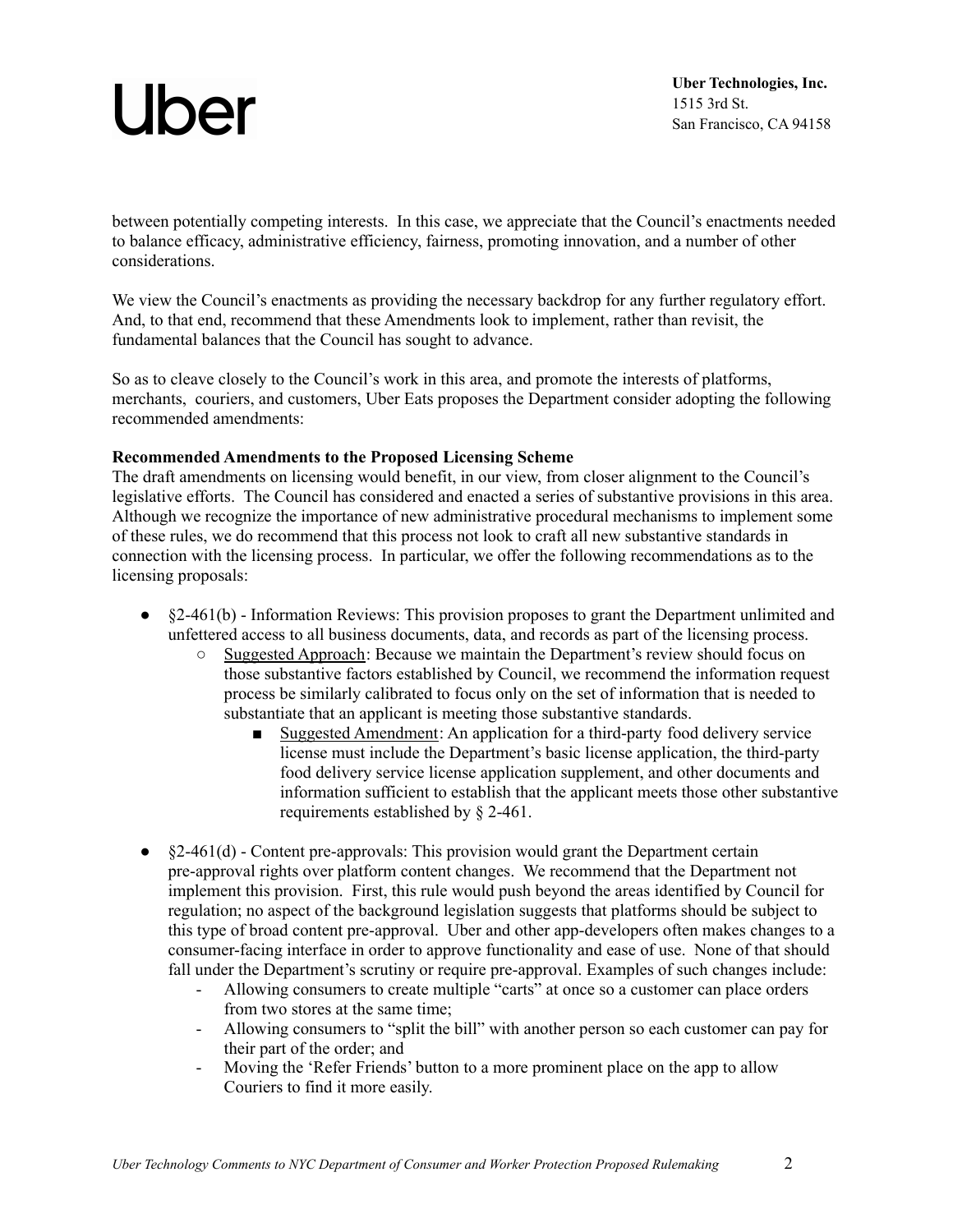In addition to the changes to the app that should not be subject to pre-approval, this provision raises serious First Amendment concerns, by positioning the City as a necessary approver for protected speech and content.

- Suggest striking the provision: A licensee or applicant must notify the Department in writing of any change to the websites, mobile applications, third-party food delivery platforms, uniform resource locators, or operating systems contained in the licensee's or applicant's basic license application or third-party food delivery service license application supplement within 10 days of the change.
- $\S2-461(c)$  Additional Licenses for Trade Names: The draft amendments would require multiple licenses for different trade names operated through a single company. We recommend the Department revisit this approach, as unduly burdensome and inconsistent with the Department's more general approach to interacting with discrete businesses. As an example, Uber Eats and Postmates are both wholly owned subsidiaries of Uber Technologies. We would expect that the Department would look to Uber to account for all the conduct of its different subsidiaries, and recommend the Department's licensing strategy match that approach even if Uber, based on its business judgment, elects to maintain different brand interfaces across its platform.
	- Suggested Amendment: Pursuant to section 20-113 of the Administrative Code, a separate third-party food delivery service license is required for each trade name that a person uses to conduct the business of a third-party food delivery service. A third-party food delivery service license applicant must submit a separate license application for each trade name it will use to conduct the business of a third-party food delivery service. This provision shall not apply to an applicant held under common ownership provided the applicant list all trade names held under common ownership in the application.
- $\&$  2-462 and  $\&$  7-810 Record Keeping: A food delivery business will typically process thousands of transactions a day. 30 days to respond to a records request is an insufficient length of time to search, compile, review, and format records. Uber has experience providing this level of data with other city agencies and knows that cooperation is required to ensure which data is needed, and to ensure that it is submitted in a usable format.<br>  $\circ$  Suggested Annroach: While Uher and
	- Suggested Approach: While Uber appreciates the proposed rule permitting a mutually agreed up extension of the 30 day deadline, we believe that businesses should be granted 90 days to respond to subpoena requests.
		- Suggested Amendments: §2-462(b) (1) A request or subpoena for information or records from the Department must be served on a third-party food delivery service in writing in person, via mail, or via email. A third-party delivery service must respond to a written request or subpoena for information or records from the Department by providing to the Department true, accurate, and contemporaneously made electronic records or information within 390 days of the date that the request is received and in the formats and layouts prescribed by the Department in such request or subpoena. (2) Notwithstanding subdivision (b)(1) of this section, the Department can provide for a deadline of fewer than 390 days if agreed to by the parties or if the

Department has reason to believe that the third-party food delivery service will: destroy or falsify records; or close, sell, or transfer its business, dispose of assets, or imminently declare for bankruptcy.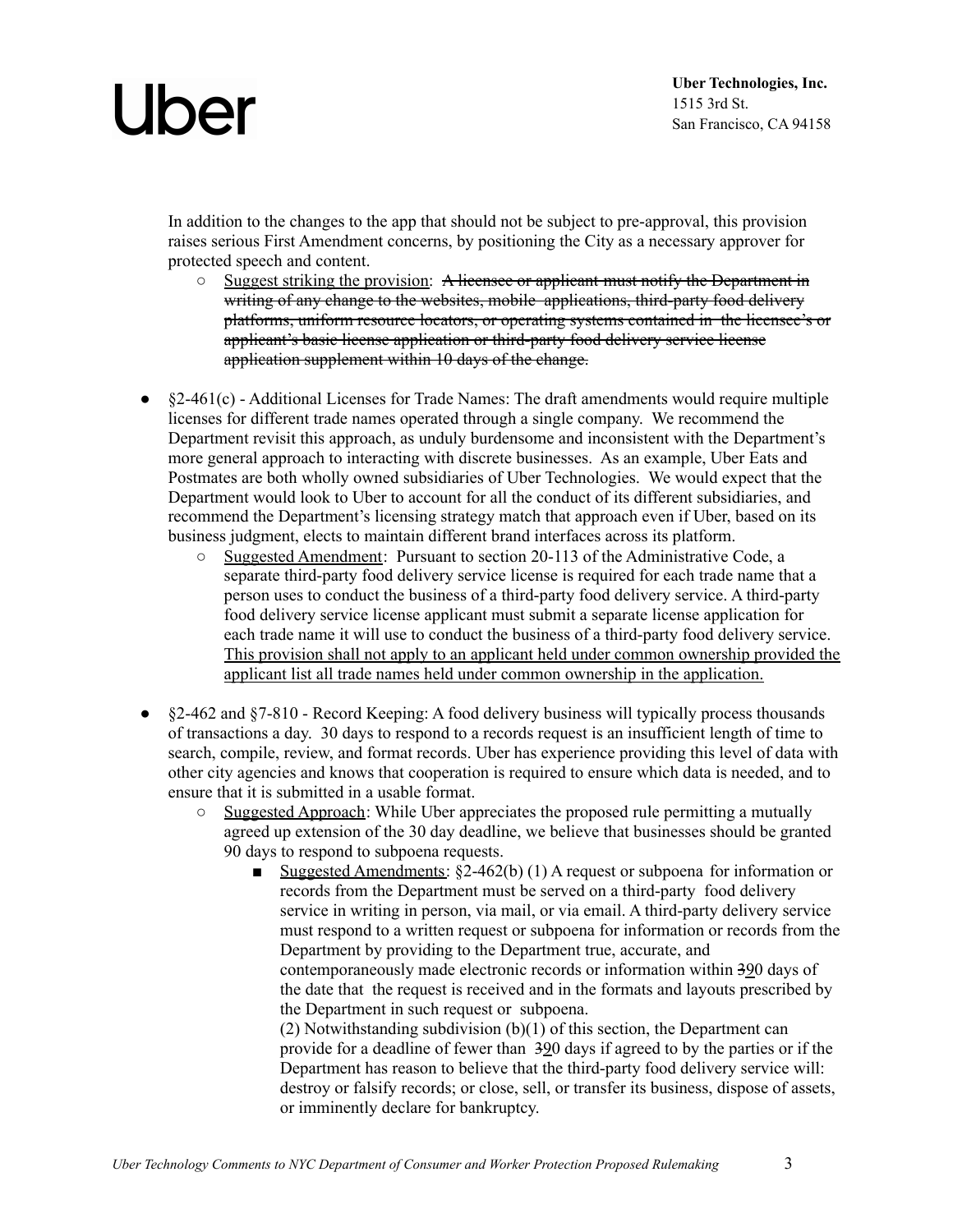(3) A deadline of more than  $\frac{300}{90}$  days may be agreed to on consent by the Department and the third-party food delivery service.

■ Suggested Amendments: §7-810(a) When the department issues a written request or subpoena for data, information or documents under Section 20-1522(a)(2) of the administrative code, a third-party food delivery service or third-party courier service must provide all responsive data, information or documents to the department within 390 days of receiving such request or subpoena and, if so requested, in the comma-delimited formats and layouts prescribed by the department in such request or subpoena.

#### **Recommended Amendments to Avoid Unduly Burdensome Regulations that Will Impede Innovation and the interests of Merchants, Couriers, and Customers**

Separately, the draft amendments, in certain instances, create legal responsibilities that either assign responsibility to parties other than those primarily responsible for the subject conduct, and/or involve unduly burdensome requirements that will impede the City's commercial vitality and consumer welfare. We recommend that these regulations be right-sized to meet the City's policy objectives, without interfering with the productive relationships that have benefited the city's couriers, merchants, and consumers. Specific examples follow:

- **§6-79 - Penalty Schedule:** The proposed penalty schedule would result in fines for conduct outside a party's control, and contemplates penalty amounts that -- by punishing a party hundreds of times for essentially single allegations (because of daily accruals) -- would prove disproportionate to the supposed wrongdoing.
- **§20-563.6 - Failure to comply with requirements on unauthorized listings or requirements on the availability of toilet facilities:** The penalty schedule proposes fines for the third-party delivery service of \$375 a day if a restaurant refuses to allow a courier to access the restaurant's toilet. First, this approach goes beyond §20-563.6 which only requires that contracts with a third-party delivery service contractually commit to providing bathroom access. Once the appropriate contractual provisions are in place, the third-party delivery service cannot possibly control the on-the-ground interaction between a merchant and a courier, and should not face penalties based on the results of that interaction.
	- $\circ$  Suggested Approach: We recommend that this penalty is removed completely as it is not in line with the framework enacted by Council, and ultimately a third-party food delivery service cannot, in practice, exercise any oversight on the in-person interactions happening between a delivery worker and staff at restaurants or other merchants.

Additionally and relatedly, serial fines for the same conduct result in a fundamental unfairness: If a third-party delivery service engages in a single instance of misconduct, that should result in a single fine, and not endless multiples of a fine based simply on the amount of time that has elapsed. Another example arises in connection with the requirements around application submissions. The draft schedule proposes a minimum daily fine of \$375 for failing to comply with the license application requirements. This might suggest that limiting document productions in conjunction with a license application (see above) would result in these dramatic fines. Or that